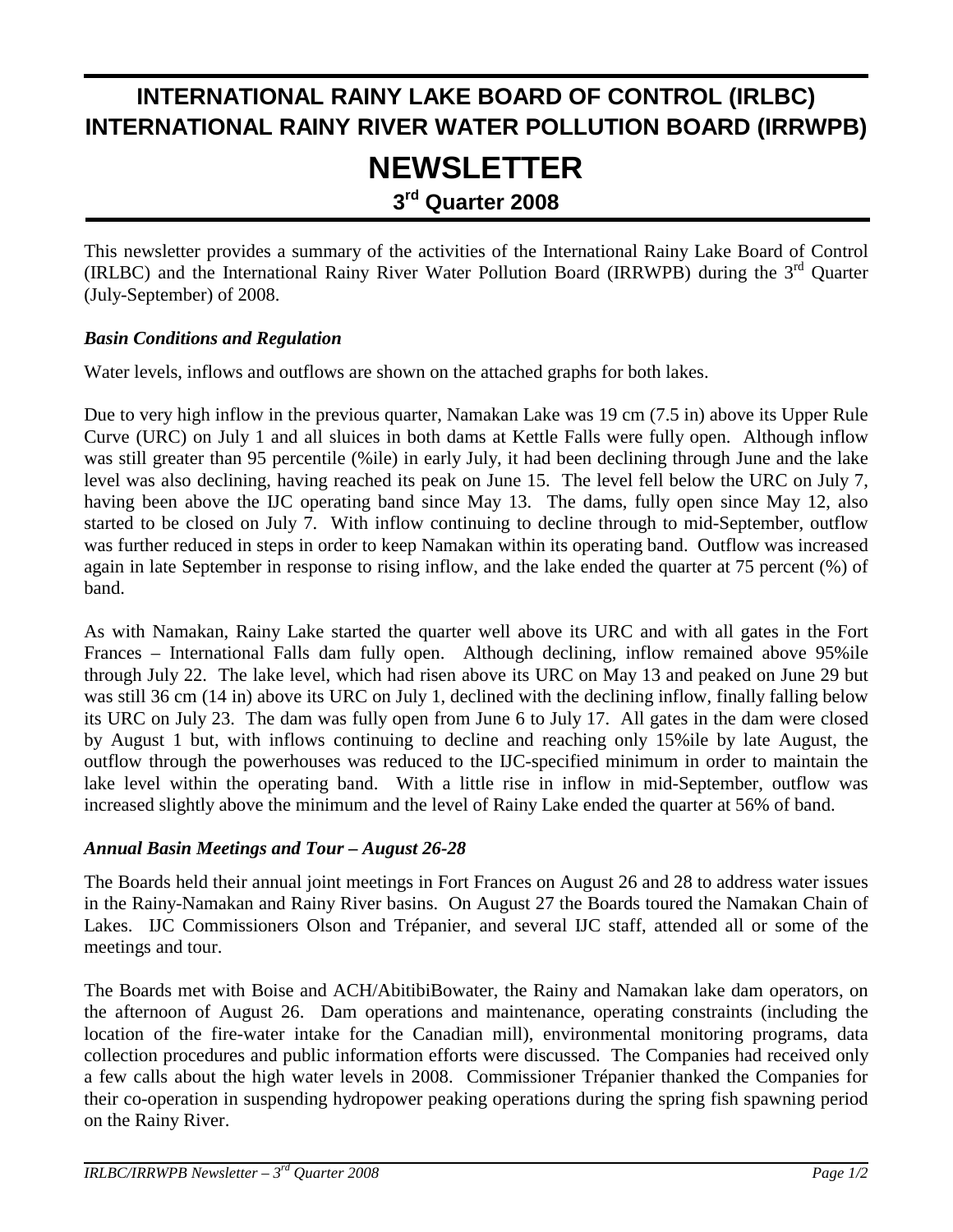The Boards' annual joint public meeting, held on the evening of August 26, was attended by about 30 members of the public plus representatives of area resource agencies and the Companies. The presentation, lasting 25 minutes, summarized the IJC's involvement in the basin, a number of basin issues under review, and the high water events of fall 2007 and summer 2008. During the subsequent question period, a number of attendees expressed concern and frustration with the negative impacts of high water and questioned why the lakes couldn't be managed better. In particular, several questioned why the gates on the dam were not opened sooner. Board staff explained that, due to the restriction at Ranier Rapids, the upper river could not deliver the full discharge capacity of the dam until the lake was at higher levels. The Boards were also questioned about the status of the Namakan River hydropower proposals and were given two submissions, one expressing concern over proposed sulphide mining in the Ely area and one regarding measures to address Lake of the Woods water quality issues. In addition, a representative of Rainy River First Nations advised the Boards of what he felt was a miscarriage of justice regarding a spill of untreated waste into the Rainy River.

On August 27, the Boards spent the day touring the Namakan Chain of Lakes by boat. Travelling from the Ash River Visitor Center of Voyageurs National Park to Crane Lake, the Boards viewed the several narrows that result in Crane Lake levels being higher than Namakan-Kabetogama during periods of high inflow. The Boards also inspected the dams at Kettle Falls.

On August 28, the Boards met with representatives of local resource agencies and other governmental organizations responsible for water resource information and management within the basin. Members of the Rule Curve Assessment Workgroup provided an update on their development of a plan of study to collect and evaluate data needed to assess the Year 2000 Rainy and Namakan rule curves in 2015. Following this, agency representatives provided updates on their environmental monitoring programs. General discussion addressed invasive species, work of the Rainy River (Hydropower) Peaking Workgroup and aspects of the upcoming rule curve review process.

## *Board Meetings*

During the quarter, the Boards held a conference call on July 22 and met while in the basin in August. Topics of discussion included the August meetings, the fall report to the IJC, a letter to the IJC regarding possible merger of the Boards, hydropower peaking, the plan of study for rule curve evaluation and the submission of project funding proposals to the IJC under its International Watersheds Initiative. Glen Witherspoon was selected to replace Peter Williams on the Peaking Workgroup.

#### *2000 Rule Curve Assessment Workgroup*

As addressed in previous newsletters, the IJC established a six-member Workgroup in October 2007 to develop a Plan of Study (POS). The Workgroup's mission was to report on and prioritize the monitoring and analyses required to lead to a scientifically defensible identification of the impacts of the adoption of the 2000 Order by 2015 for Rainy and Namakan Lakes and Rainy River.

During the quarter, several members of the Boards provided comments on the draft workshop proceedings and draft POS that the Workgroup had submitted to the IJC in late June.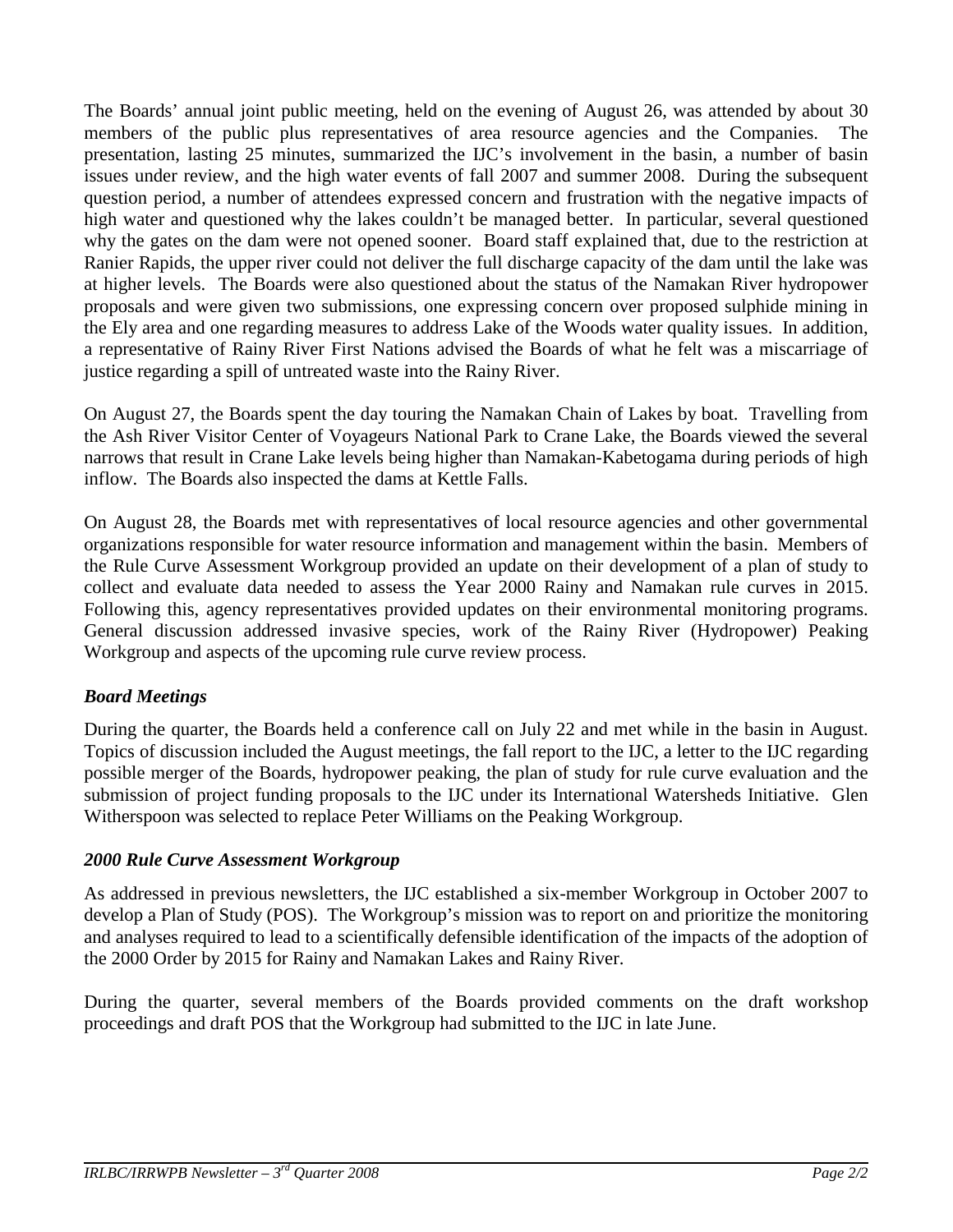# NAMAKAN LAKE